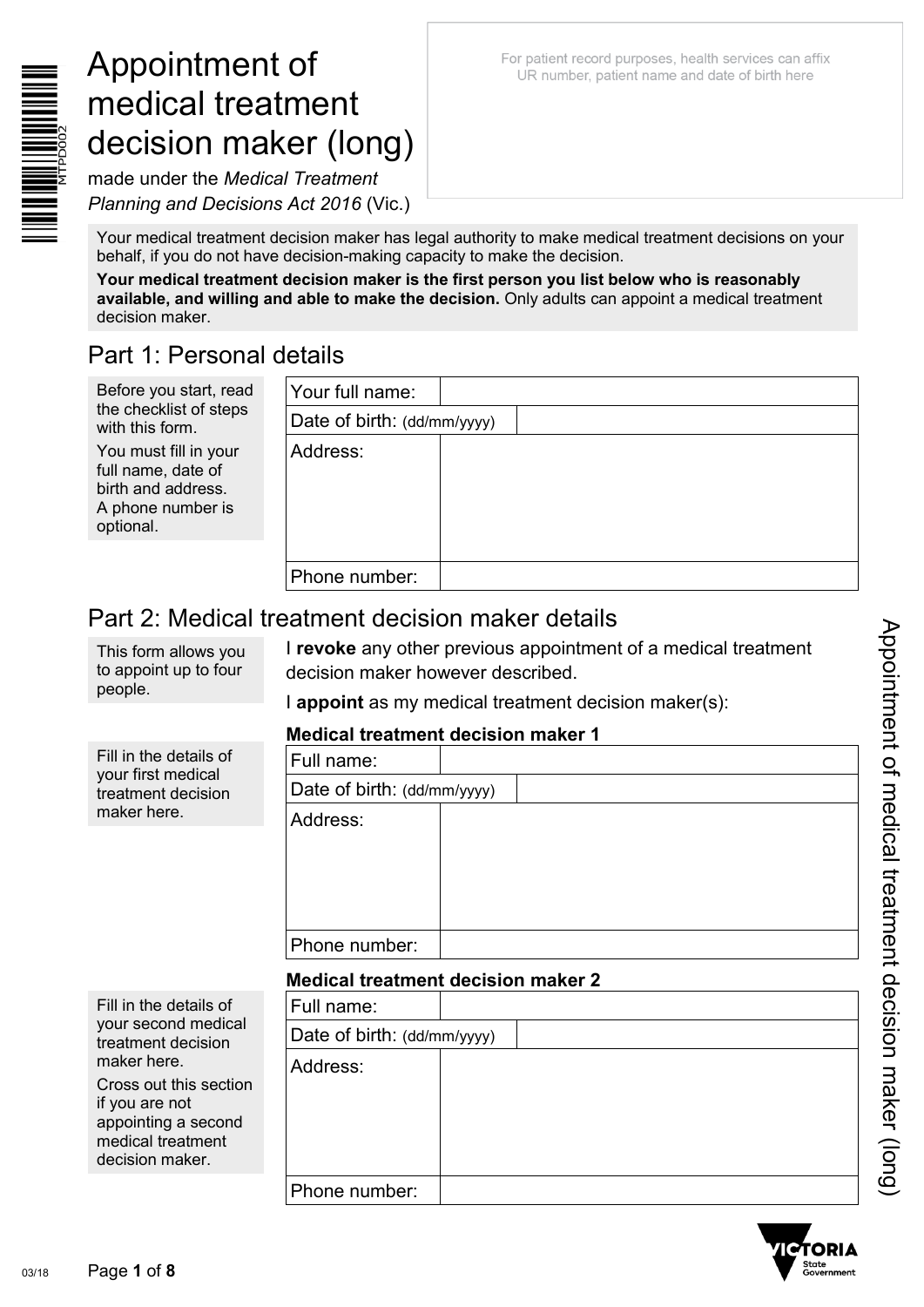

For patient record purposes, health services can affix UR number, patient name and date of birth here

Appointment by: (insert your full name)

### **Medical treatment decision maker 3**

| Fill in the details of                                                                                 | Full name:                  |  |
|--------------------------------------------------------------------------------------------------------|-----------------------------|--|
| your third medical<br>treatment decision                                                               | Date of birth: (dd/mm/yyyy) |  |
| maker here.                                                                                            | Address:                    |  |
| Cross out this section<br>if you are not<br>appointing a third<br>medical treatment<br>decision maker. |                             |  |
|                                                                                                        | Phone number:               |  |
|                                                                                                        |                             |  |

#### **Medical treatment decision maker 4**

| Fill in the details of                                                                                  | Full name:                  |  |
|---------------------------------------------------------------------------------------------------------|-----------------------------|--|
| your fourth medical<br>treatment decision                                                               | Date of birth: (dd/mm/yyyy) |  |
| maker here.                                                                                             | Address:                    |  |
| Cross out this section<br>if you are not<br>appointing a fourth<br>medical treatment<br>decision maker. |                             |  |
|                                                                                                         | Phone number:               |  |

## Part 3: Any limitations or conditions (optional)

Cross out if not including limitations or conditions.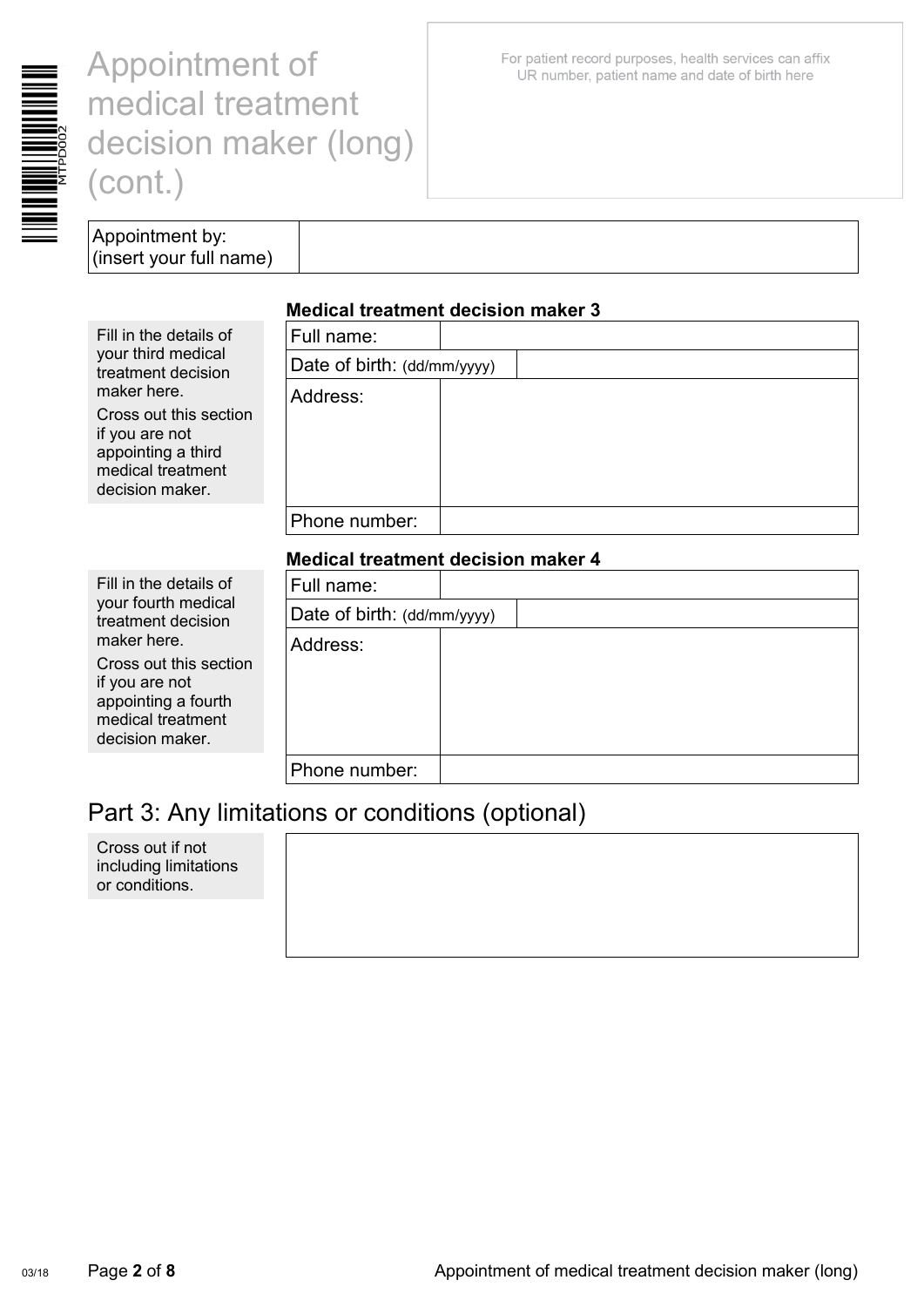

Appointment by: (insert your full name)

## Part 4: Witnessing

You must sign in front of two adult witnesses.

One witness must be a registered medical practitioner or able to witness affidavits. See [justice.vic.gov.au/](http://www.justice.vic.gov.au/affidavit)  [affidavit](http://www.justice.vic.gov.au/affidavit) for list.

Neither witness can be an appointed medical treatment decision maker for you.

Refer to the checklist if someone else is signing on your behalf.

A registered medical practitioner or someone able to witness affidavits must complete this section.

Another adult witness must complete this

section.

**Signature of person making this appointment** (you sign here)

Each witness certifies that:

- at the time of signing the document, the person making this appointment appears to have decision-making capacity and appears to understand the nature and consequences of making the appointment and revoking any previous appointment; and
- at the time of signing the document, the person making this appointment appeared to freely and voluntarily sign the document; and
- the person signed the document in my presence and in the presence of a second witness; and
- I am not the person's medical treatment decision maker under this appointment.

### **Witness 1 – Authorised witness**

Full name of authorised witness:

Qualification of authorised witness:

Signature of authorised witness: Date: (dd/mm/yyyy)

### **Witness 2 – Adult witness**

Full name of adult witness:

#### Signature of adult witness: Date: (dd/mm/yyyy)

For patient record purposes, health services can affix UR number, patient name and date of birth here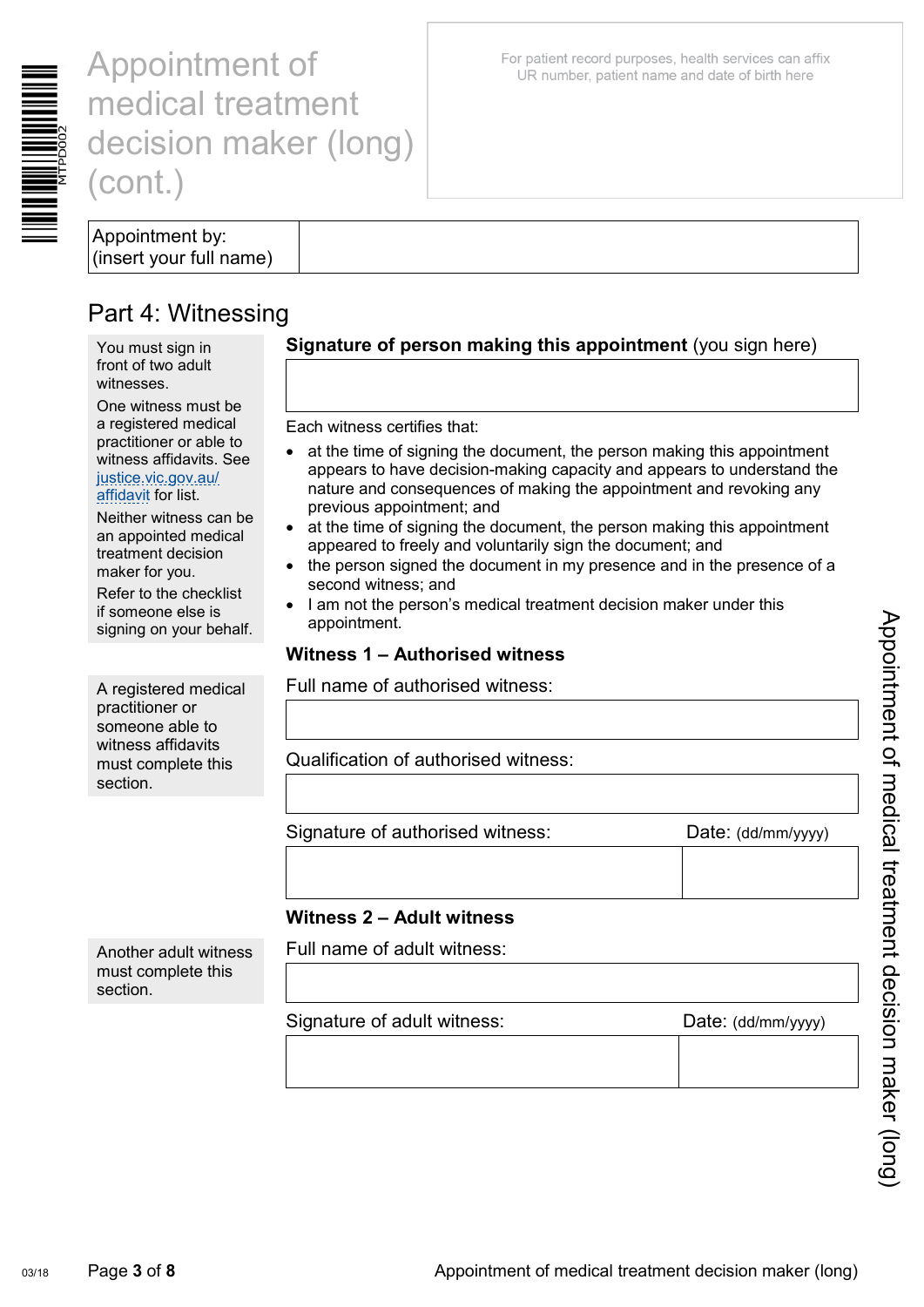

For patient record purposes, health services can affix UR number, patient name and date of birth here

| Appointment by:         |
|-------------------------|
| (insert your full name) |

#### **If an interpreter is present when this document is witnessed**

If an interpreter is present at the time the document is witnessed, they complete this section immediately after the document is witnessed.

If an interpreter assisted you in preparing this document, the

this part.

interpreter completes

Cross out Part 5 if not relevant.

Name of interpreter:

If accredited with the National Accreditation Authority

NAATI number:

I am competent to interpret from English into the following language:

I provided a true and correct interpretation to facilitate the witnessing of the document.

Signature of interpreter: Date: (dd/mm/yyyy)

## Part 5: Interpreter statement

### **If an interpreter assisted in the preparation of this document**

I interpreted in the following language:

When I interpreted into this language the person appeared to understand the language used in the document.

Name of interpreter:

NAATI number (if accredited):

Signature of interpreter: Date: (dd/mm/yyyy)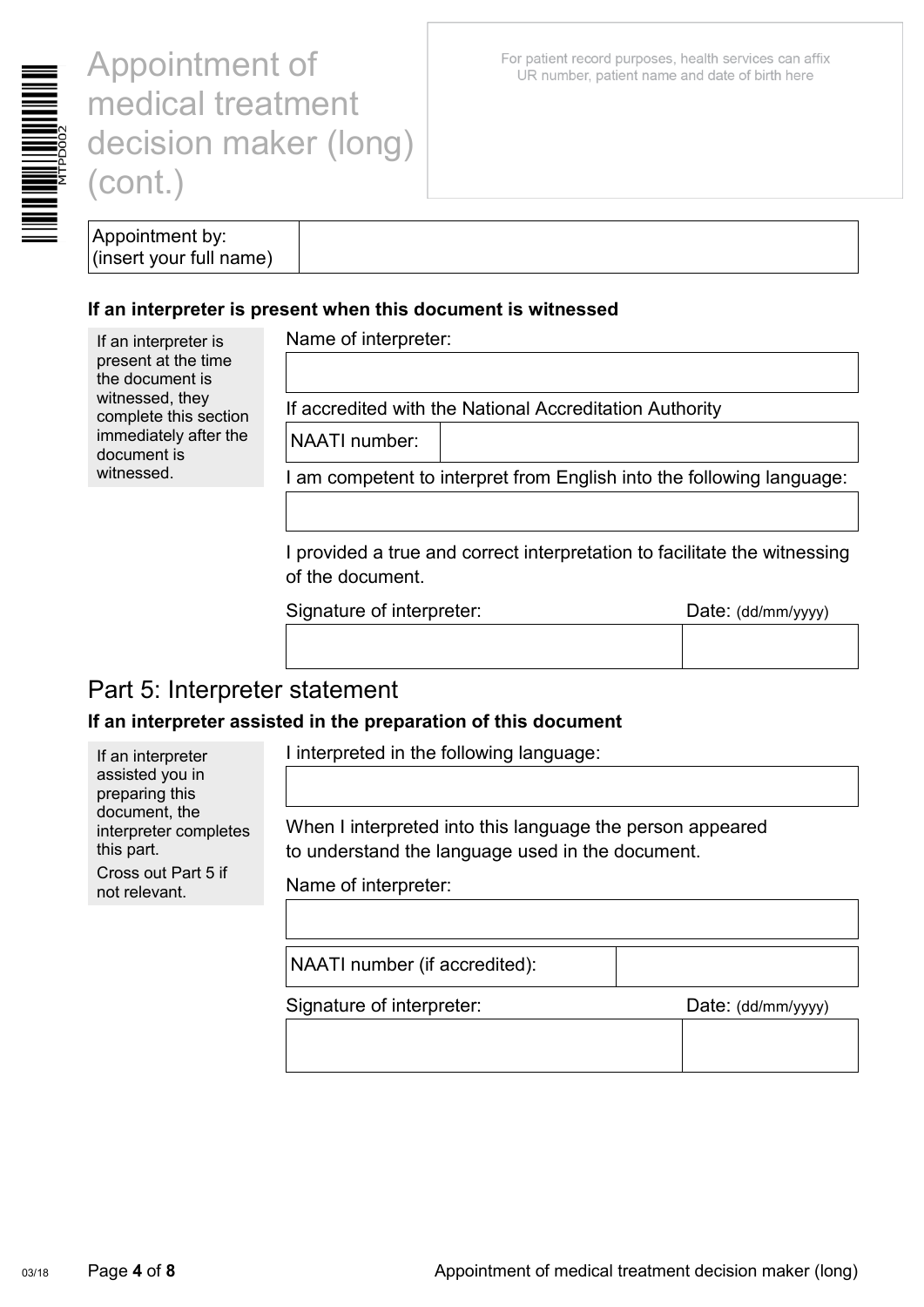

Appointment by: (insert your full name)

## Part 6: Statement of acceptance

**Each medical treatment decision maker you appoint must read the statement of acceptance and sign in front of an adult witness.** 

### **Medical treatment decision maker 1**

I accept my appointment as medical treatment decision maker and state that:

- I understand the obligations of an appointed medical treatment decision maker; and
- I undertake to act in accordance with any known preferences and values of the person making the appointment; and
- I undertake to promote the personal and social wellbeing of the person making the appointment, having regard to the need to respect the person's individuality; and
- I have read and understand any advance care directive that the person has given before, or at the same time as, this appointment.

Name of medical treatment decision maker:

| Signature of medical treatment decision maker: Date: (dd/mm/yyyy) |  |
|-------------------------------------------------------------------|--|
|                                                                   |  |

Witness completes this section.

I certify that I witnessed the signing of this statement of acceptance. Name of adult witness:

| Signature of adult witness: | Date: (dd/mm/yyyy) |
|-----------------------------|--------------------|
|                             |                    |

For patient record purposes, health services can affix UR number, patient name and date of birth here

Your first medical treatment decision maker must read this statement of acceptance and sign in front of an adult witness.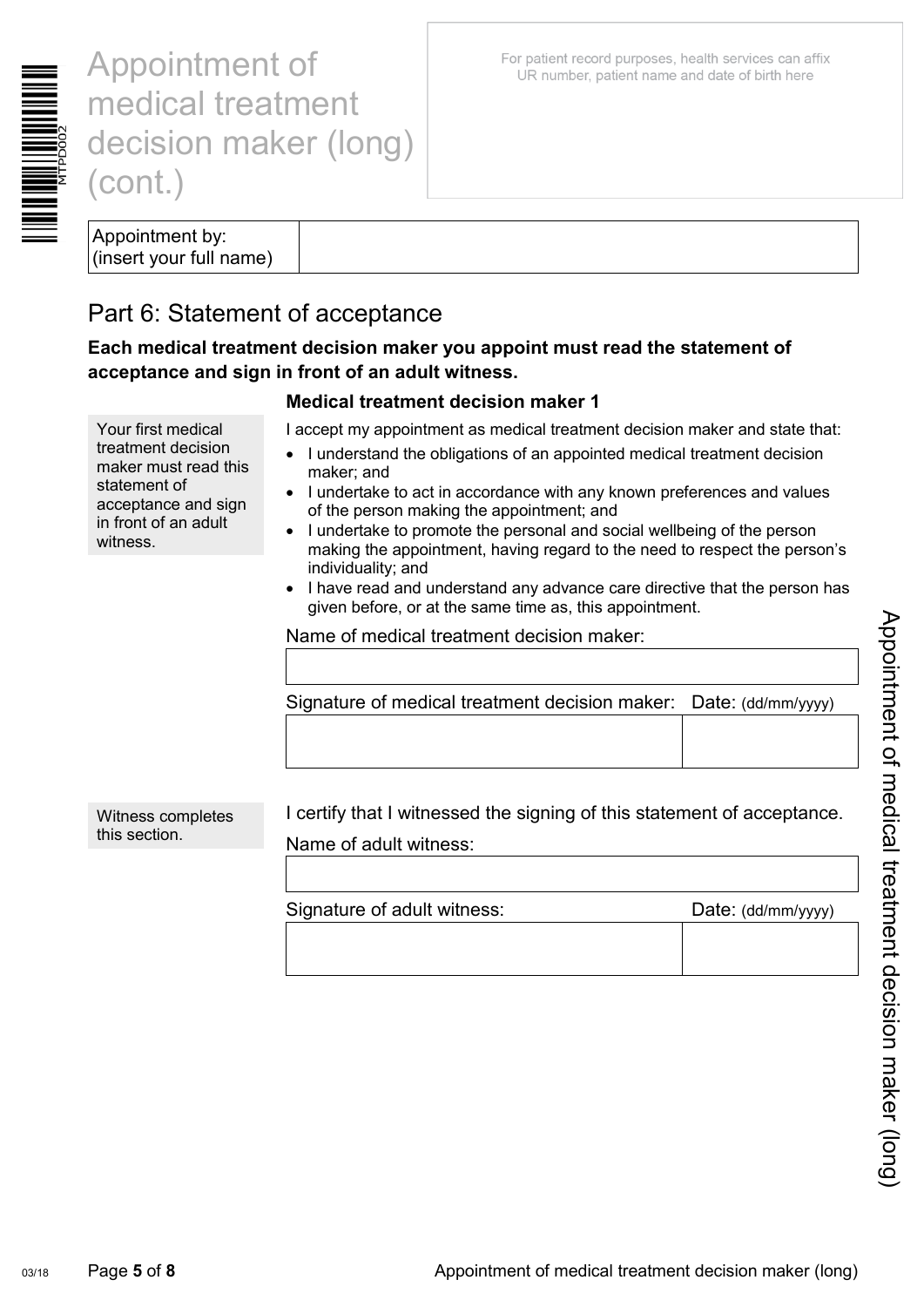

For patient record purposes, health services can affix UR number, patient name and date of birth here

Appointment by: (insert your full name)

If you appoint a second medical treatment decision maker, they must read this statement of acceptance and sign in front of an adult

witness.

if you are not

## Part 6: Statement of acceptance (cont.)

### **Medical treatment decision maker 2**

I accept my appointment as medical treatment decision maker and state that:

- I understand the obligations of an appointed medical treatment decision maker; and
- I undertake to act in accordance with any known preferences and values of the person making the appointment; and
- I undertake to promote the personal and social wellbeing of the person making the appointment, having regard to the need to respect the person's individuality; and
- I have read and understand any advance care directive that the person has given before, or at the same time as, this appointment.

Name of medical treatment decision maker:

| Signature of medical treatment decision maker: Date: (dd/mm/yyyy) |  |
|-------------------------------------------------------------------|--|

Witness completes this section.

Cross out this section

appointing a second medical treatment decision maker.

> I certify that I witnessed the signing of this statement of acceptance. Name of adult witness:

Signature of adult witness: Date: (dd/mm/yyyy)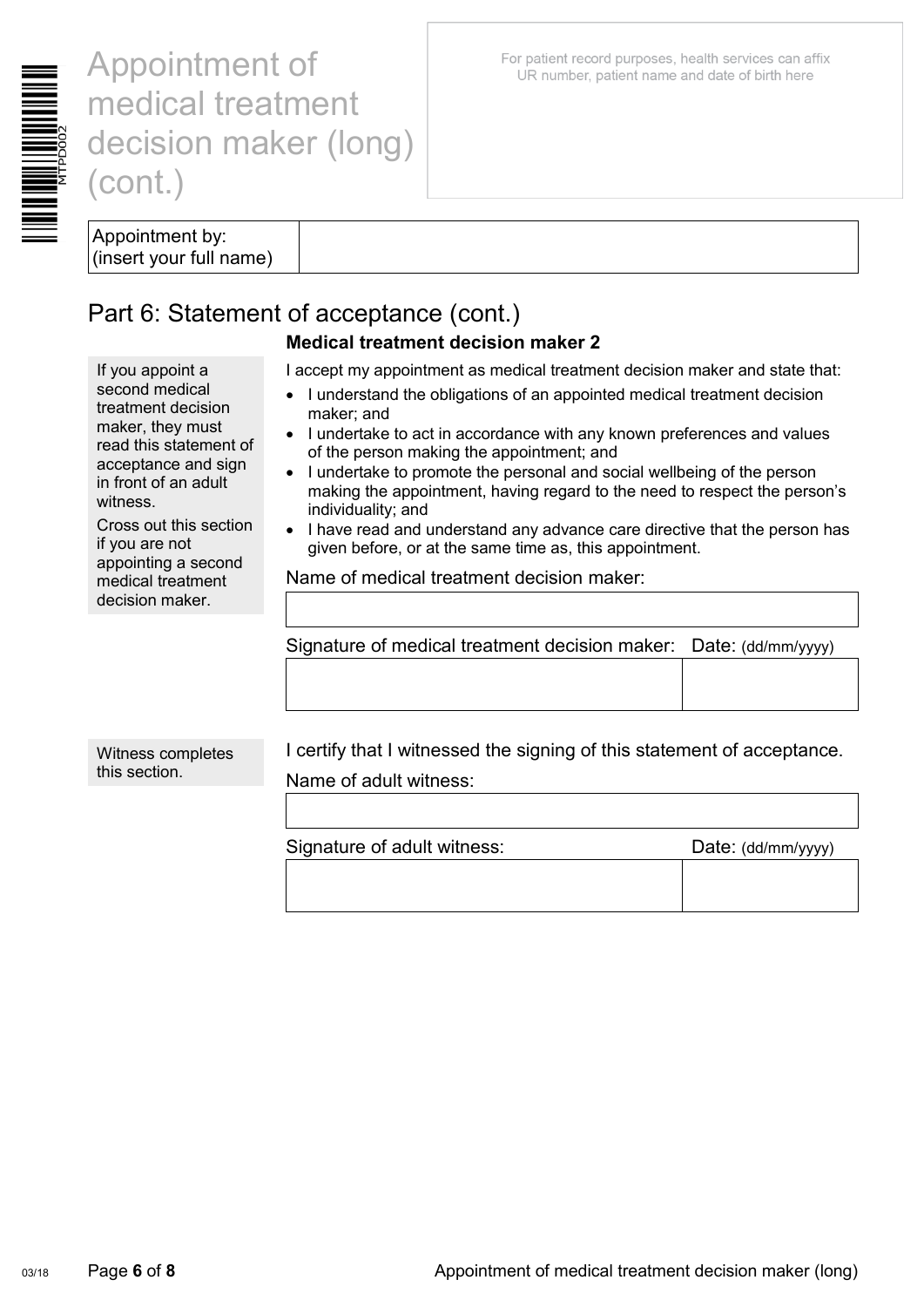

For patient record purposes, health services can affix UR number, patient name and date of birth here

Appointment by: (insert your full name)

If you appoint a third medical treatment decision maker, they

acceptance and sign in front of an adult

Cross out this section

must read this statement of

if you are not appointing a third medical treatment decision maker.

witness.

## Part 6: Statement of acceptance (cont.)

## **Medical treatment decision maker 3**

I accept my appointment as medical treatment decision maker and state that:

- I understand the obligations of an appointed medical treatment decision maker; and
- I undertake to act in accordance with any known preferences and values of the person making the appointment; and
- I undertake to promote the personal and social wellbeing of the person making the appointment, having regard to the need to respect the person's individuality; and
- I have read and understand any advance care directive that the person has given before, or at the same time as, this appointment.

Name of medical treatment decision maker:

| Signature of medical treatment decision maker: Date: (dd/mm/yyyy) |  |
|-------------------------------------------------------------------|--|
|                                                                   |  |

Witness completes this section.

I certify that I witnessed the signing of this statement of acceptance. Name of adult witness:

Signature of adult witness: Date: (dd/mm/yyyy)